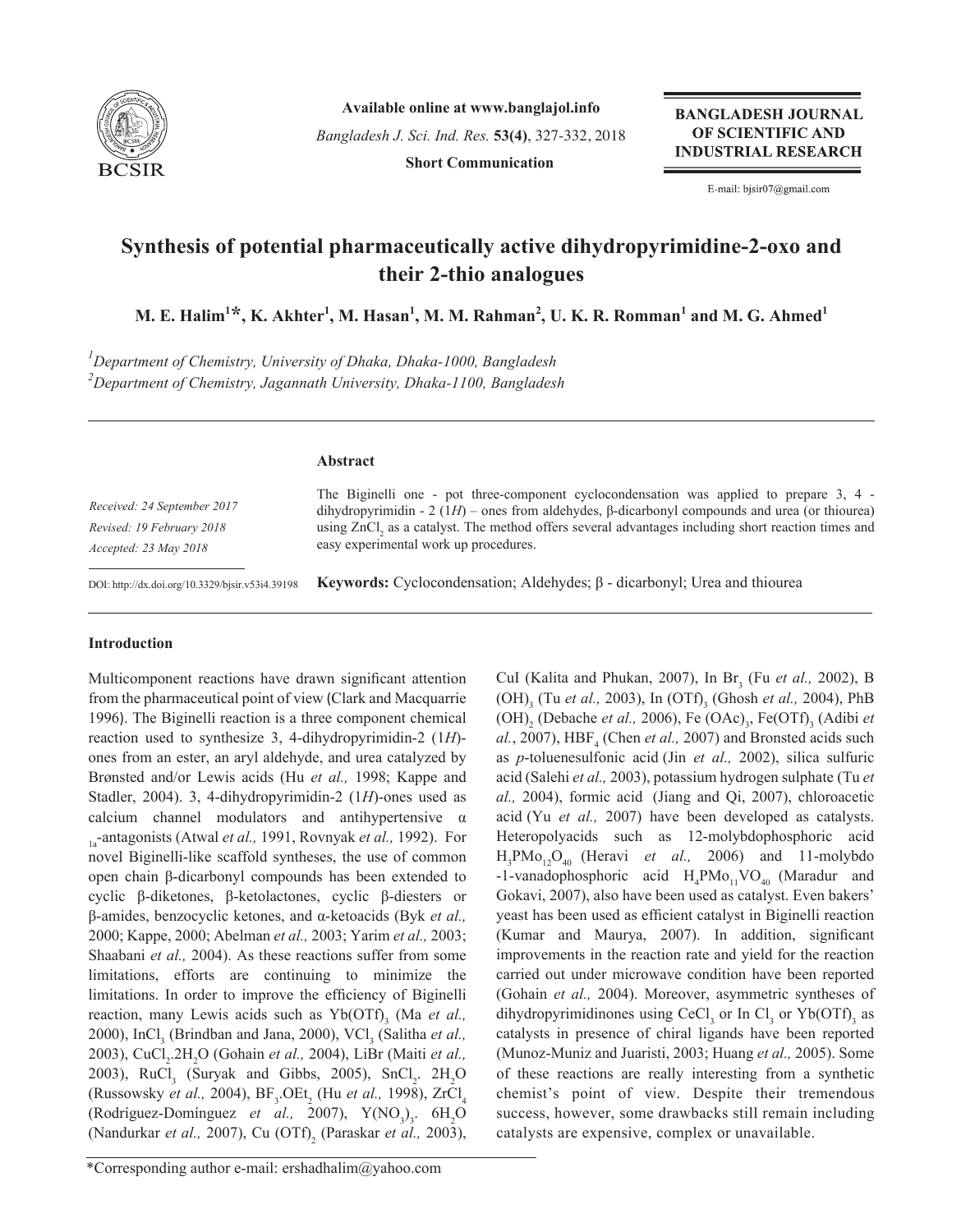Heterocyclic moiety is a vital structure in many bioactive natural products therapeutic compounds. Multicomponent reactions are becoming increasingly prevalent due to their improved efficiency, simple procedure, one-pot character, quantitative yields, and high number of accessible backbones. Oliver Lecnik and his co-workers reported the separation of pharmacologically active dihydropyrimidinones using carboxymethyl-β-cyclodextrin as chiral selector by capillary electrophoresis (Lecnik *et al.,* 2001). Derivatives of 3,4-dihydropyrimidin-2 (1*H*)-ones show a diverse range of therapeutical properties and pharmacological activities such as antimitomic, analgesic, antiviral, anticancer, anti-inflammatory, and antihypertensive agents (Kappe, 1993; 2000). However, in spite of their potential utility, many of these methods generally require strong acidic conditions, stoichiometric amount of the catalysts, expensive reagents, prolonged reaction times and high temperatures. Thus, to avoid these limitations, we describe in this report an effective and rapid method for the preparation of 3, 4-dihydropyrimidin-2  $(1H)$ -ones using a new catalytic agent  $ZnCl_2$  in refluxed *n*-heptane-toluene.

### *Experimental*

Reagent grade chemicals were purchased from commercial sources and used as received. Ultraviolet-visible spectra of were recorded on a SHIMADZU-UV-160A ultraviolet spectrometer with a scanning range of 800-200 nm. IR spectra were recorded as KBr pellets using a SHIMADZU-IR-470 infrared spectrophotometer. <sup>1</sup>H and <sup>13</sup>C NMR spectra were recorded on a JEOL 400 MHz NMR spectrophotometer. Mass spectra were obtained with a JEOL JMS-HX-110A spectrophotometer.

## *General procedure for the synthesis of 3, 4 dihydropyrimidin-2-(1H)-ones (4a-4f)*

A mixture of 4-methoxybenzaldehyde/4- methylb enzaldehyde (10 mmol), acetylacetone/ ethylacetoacetate (10 mmol), urea/thiourea (15 mmole), and  $ZnCl<sub>2</sub>$  (2 mmol) was refluxed in *n*-heptane-toluene (30 mL, 1:1) medium until the consumption of all the starting material (monitored by analytical TLC). Upon completion of the reaction, the solid was filtered and successively washed with  $H_2O$ . The crude product was then purified by recrystallization from appropriate solvent system.

*5-Acetyl-6-methyl-4-(4-methoxyphenyl)-3,4-dihydropyrimidi n-2(1H)-one (4a)*

Yield 15.9%; mp 181-183 °C; UV-Visible  $(\lambda_{\text{max}})$ : 295.0 nm; IR (KBr): 3350, 3110, 2900, 1700, 1680, 1618, 1252 cm-1; 1 H NMR (DMSO-*d<sub>6</sub>*): δ 9.15 (s, 1H), 7.77 (s, 1H), 7.15 (d, *J* = 9.0 Hz, 2H), 6.88 (d, *J* = 9.0 Hz, 2H), 5.20 (s, 1H), 3.70 (s, 3H), 2.27 (s, 3H), 2.07 (s, 3H); 13C NMR: δ 196.5, 158.7, 150.3, 145.0, 135.5, 128.0, 114.1, 106.8, 55.9, 47.7, 27.0, 15.0; EI-MS  $m/z$  (%): 261 (M<sup>+</sup> + 1, 100), 260 (M<sup>+</sup>, 44), 259 (40), 245 (14), 218 (18), 153 (62), 136 (24); Anal. Calcd for  $C_{14}H_{16}N_2O_3$ : C, 64.60; H, 6.20; N, 10.76. Found: C, 64.27; H, 6.18; N, 10.80.

### *5-Acetyl-6-methyl-4-(4-methoxyphenyl)-3,4-dihydropyrimidi n-2(1H)-thione (4b)*

Yield 5.8%; mp 170-172 °C; UV-Visible  $(\lambda_{\text{max}})$ : 322.0 nm; IR (KBr): 3360, 3060, 2810, 1705, 1670, 1447, 1020 cm<sup>-1</sup>; <sup>1</sup>H NMR (DMSO-*d<sub>6</sub>*): δ 10.25 (s, 1H), 9.70 (s, 1H), 7.15 (d, *J* = 10.0 Hz, 2H), 6.90 (d, *J* = 10.0 Hz, 2H), 5.25 (s, 1H), 3.74 (s, 3H), 2.32 (s, 3H), 2.12 (s, 3H); 13C NMR: δ 196.5, 174.5, 158.7, 158.0, 135.5, 128.0, 114.1, 104.6, 55.9, 52.8 27.0, 15.7; EI-MS  $m/z$  (%): 277 (M<sup>+</sup> + 1, 100), 276 (M<sup>+</sup>, 24), 261 (12), 233 (9), 218 (20), 154 (36), 136 (26); Anal. Calcd for  $C_{14}H_{16}N_2O_2S$ : C, 60.85; H, 5.84; N, 10.14. Found: C, 61.17; H, 5.88; N, 10.17.

5-Ethoxycarbonyl-6-methyl-4-(4-methoxyphenyl)-3,4-dihyd ropyrimidin-2 $(1H)$ -one  $(4c)$ 

Yield 24.8%; mp 192-194 °C; UV-Visible  $(\lambda_{\text{max}})$ : 286.0 nm; IR (KBr): 3200, 3060, 2940, 1727, 1685, 1600, 1485, 1210, 760 cm<sup>-1</sup>; <sup>1</sup>H NMR (DMSO-*d<sub>6</sub>*): δ 9.16 (s, 1H), 7.68 (s, 1H), 7.15 (d, *J* = 8.8 Hz, 2H), 6.88 (d, *J* = 8.8 Hz, 2H), 5.10 (s, 1H), 3.98 (q, *J* = 7.0 Hz, 2H), 3.71 (s, 3H), 2.23 (s, 3H), 1.12 (t, *J*  $= 7.0$  Hz, 3H); <sup>13</sup>C NMR:  $\delta$  167.2, 158.7, 150.3, 147.3, 135.5, 128.0, 114.1, 106.4, 61.7, 55.9, 49.5, 14.9, 14.2; EI-MS *m/z* (%): 291 (M<sup>+</sup> + 1, 100), 290 (M<sup>+</sup>, 20), 289 (22), 261 (27), 245 (9), 217 (13), 183 (2), 154 (53), 136 (42); Anal. Calcd for  $C_{15}H_{18}N_2O_4$ : C, 62.06; H, 6.25; N, 9.65. Found: C, 60.63; H, 6.14; N, 10.12.

5-Ethoxycarbonyl-6-methyl-4-(4-methoxyphenyl)-3,4-dihyd ropyrimidin-2(1*H*)-thione (4d)

Yield 22.3%; mp 145-147 °C; UV-Visible  $(\lambda_{\text{max}})$ : 305.0 nm; IR (KBr): 3300, 3080, 2940, 1717, 1680, 1438, 1180, 760 cm<sup>-1</sup>; <sup>1</sup>H NMR (DMSO-*d<sub>6</sub>*): δ 7.52 (s, 1H), 7.21 (d, *J* = 11.0 Hz, 2H), 6.98 (s, 1H), 6.86 (d, *J* = 11.0 Hz, 2H), 5.36 (s, 1H), 4.10 (q, J = 6.0 Hz, 2H), 3.80 (s, 3H), 2.36 (s, 3H), 1.19 (t, *J*  $= 6.0$  Hz, 3H); <sup>13</sup>C NMR:  $\delta$  174.5, 167.2, 160.3, 158.7, 135.5,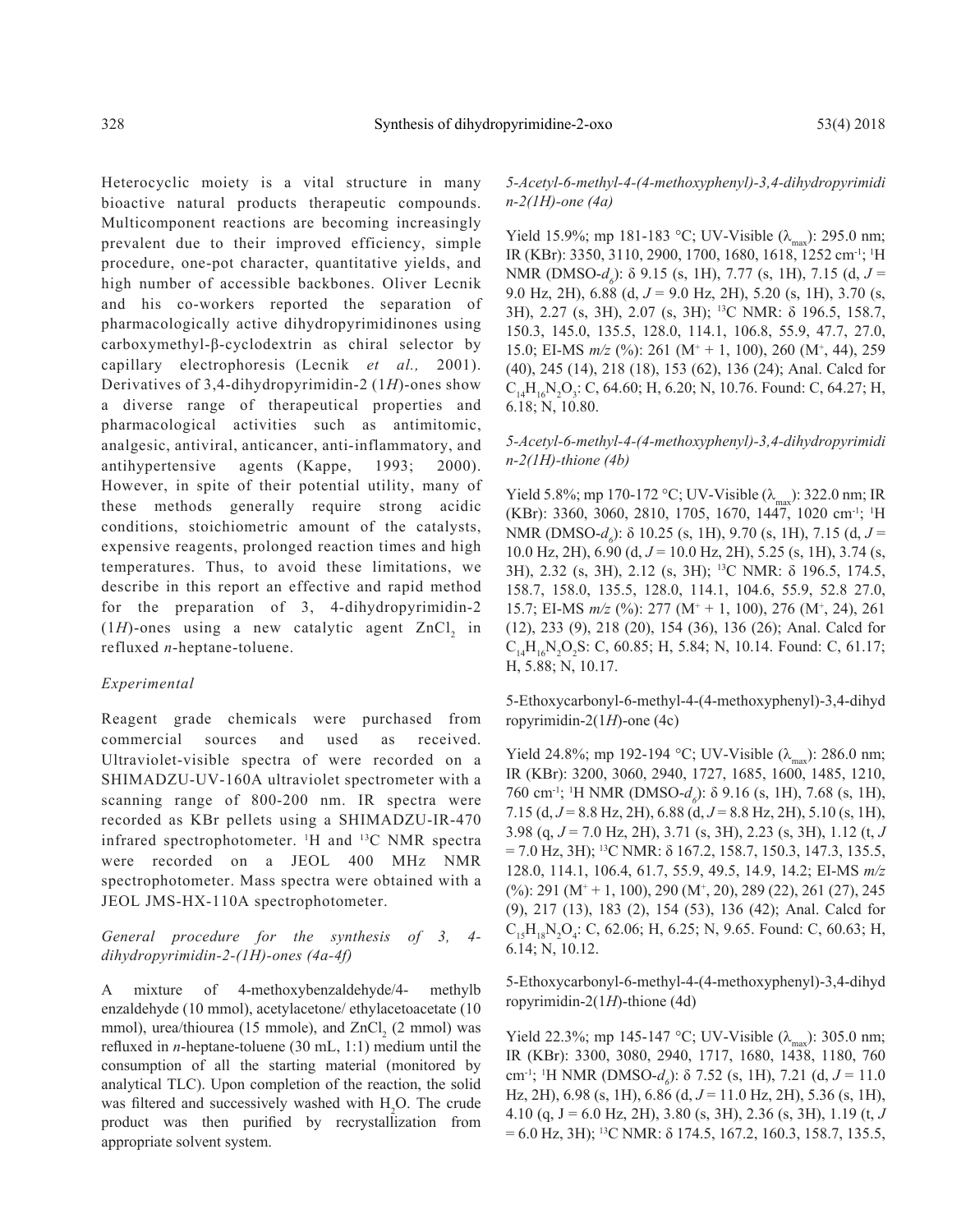

**Scheme 1. Synthesis of 3, 4 - dihydropyrimidin - 2 - (1***H***) - ones.**

| Table 1. ZnCl, mediated synthesis of 3, 4 - dihydropyrimidin $-2 - (1H)$ - ones under n - heptane - toluene |  |  |
|-------------------------------------------------------------------------------------------------------------|--|--|
| refluxing conditions                                                                                        |  |  |

| Entry          | Product | R <sup>1</sup>                        | $R^2$ | X        | Reaction time<br>(hour) | Recrystallizing<br>solvent system |
|----------------|---------|---------------------------------------|-------|----------|-------------------------|-----------------------------------|
|                | 4a      | $4-MeO-C6H4$                          | Me    | O        | 4.0                     | Acetone-ethanol                   |
| $\overline{2}$ | 4b      | $4-MeO-C6H4$                          | Me    | S        | 6.0                     | Acetone-ethanol                   |
| 3              | 4c      | $4-MeO-C6H4$                          | OEt   | $\Omega$ | 5.0                     | Ethylacetate                      |
| 4              | 4d      | $4-MeO-C6H4$                          | OEt   | S        | 7.5                     | Ethanol                           |
| 5              | 4e      | $4-Me-C6H4$                           | OEt   | $\Omega$ | 5.0                     | Ethanol                           |
| 6              | 4f      | $4$ -Me-C <sub>6</sub> H <sub>4</sub> | OEt   | S        | 8.0                     | Ethanol                           |

128.0, 114.1, 104.2, 61.7, 55.9, 54.6, 15.6, 14.2; EI-MS *m/z*  $(\%)$ : 307 (M<sup>+</sup> + 1, 100), 306 (M<sup>+</sup>, 8), 305 (10), 277 (8), 275 (9), 261 (7), 161 (8); Anal. Calcd for  $C_{15}H_{18}N_2O_3S$ : C, 58.80; H, 5.92; N, 9.14. Found: C, 58.24; H, 5.89; N, 9.12.

5-Ethoxycarbonyl-6-methyl-4-(4-methylphenyl)-3,4-dihydro pyrimidin-2(1*H*)-one (4e)

Yield 39.4%, mp 205-207 °C; UV-Visible ( $\lambda_{\text{max}}$ ): 288.0 nm; IR (KBr): 3200, 3080, 2950, 1700, 1675, 1620, 1590, 1450, 770 cm<sup>-1</sup>; <sup>1</sup>H NMR (DMSO- $d_6$ ): δ 7.21 (d,  $J = 8.0$  Hz, 2H), 7.13 (d, *J* = 8.0 Hz, 2H), 6.59 (s, 2H), 5.39 (s, 2H), 5.28 (s, 1H), 4.08 (q, J = 7.0 Hz, 2H), 2.36 (s, 3H), 2.32 (s, 3H) 1.18 (t, *J* = 7.0 Hz, 3H); 13C NMR: δ 167.2, 150.3, 147.3, 140.2, 136.4, 128.9, 126.9, 106.4, 61.7, 49.5, 24.3, 14.9, 14.2; EI-MS  $m/z$  (%): 275 (M<sup>+</sup> + 1, 100), 274 (M<sup>+</sup>, 9), 183 (14), 145 (6); Anal. Calcd for  $C_{15}H_{18}N_2O_3$ : C, 65.68; H, 6.61; N, 10.21. Found: C, 64.63; H, 6.54; N, 10.35.

5-Ethoxycarbonyl-6-methyl-4-(4-methylphenyl)-3,4-dihydro pyrimidin-2(1*H*)-one (4f)

Yield 10.3%; mp 178-181 °C. UV-Visible  $(\lambda_{\text{max}})$ : 301.0 nm; <sup>1</sup>H NMR (DMSO-*d<sub>6</sub>*): δ 10.32 (s, 1H), 9.62 (s, 1H),7.15 (d, *J*  = 7.0 Hz, 2H), 7.10 (d, *J* = 7.0 Hz, 2H), 5.12 (s, 1H), 4.00 (q,  $J = 5.0$  Hz, 2H), 2.50 (s, 3H), 2.27 (s, 3H) 1.10 (t, *J* = 5.0 Hz, 3H); 13C NMR: δ 174.5, 167.2, 160.3, 140.2, 136.4, 128.9, 126.9, 104.2, 61.7, 54.6, 24.3, 15.6, 14.2; EI-MS  $m/z$  (%): 291 (M<sup>+</sup> + 1, 100), 290 (M<sup>+</sup>, 12), 261 (7), 245 (5), 154 (11), 136 (9); Anal. Calcd for  $C_{15}H_{18}N_2O_2S$ : C, 62.04; H, 6.25; N, 9.65. Found: C, 61.75; H, 6.22; N, 9.74.

#### **Results and discussion**

The one pot synthesis of 3, 4 - dihydropyrimidin-2 (1*H*) ones and – thiones was achieved by the three-component condensation of aldehydes, *β* - dicarbonyl compounds and urea (or thiourea) in the presence of anhydrous zinc chloride. On heating, a yellow solid precipitate was appeared when approximately 5 mg of crystalline solid product was dissolved in  $CHCl<sub>3</sub>$  and 2, 4 dinitrophenylhydrazine was added to it drop wise. This indicates that the compounds contain a keto  $(>=C0)$ group. The UV spectra of the compounds displayed characteristic absorption bands ranges from 280 to 290 nm for  $n \rightarrow \pi^*$  transition of >C=O group or very close to 280 to 290 nm due to the bathochromic shift of a conjugated double bond.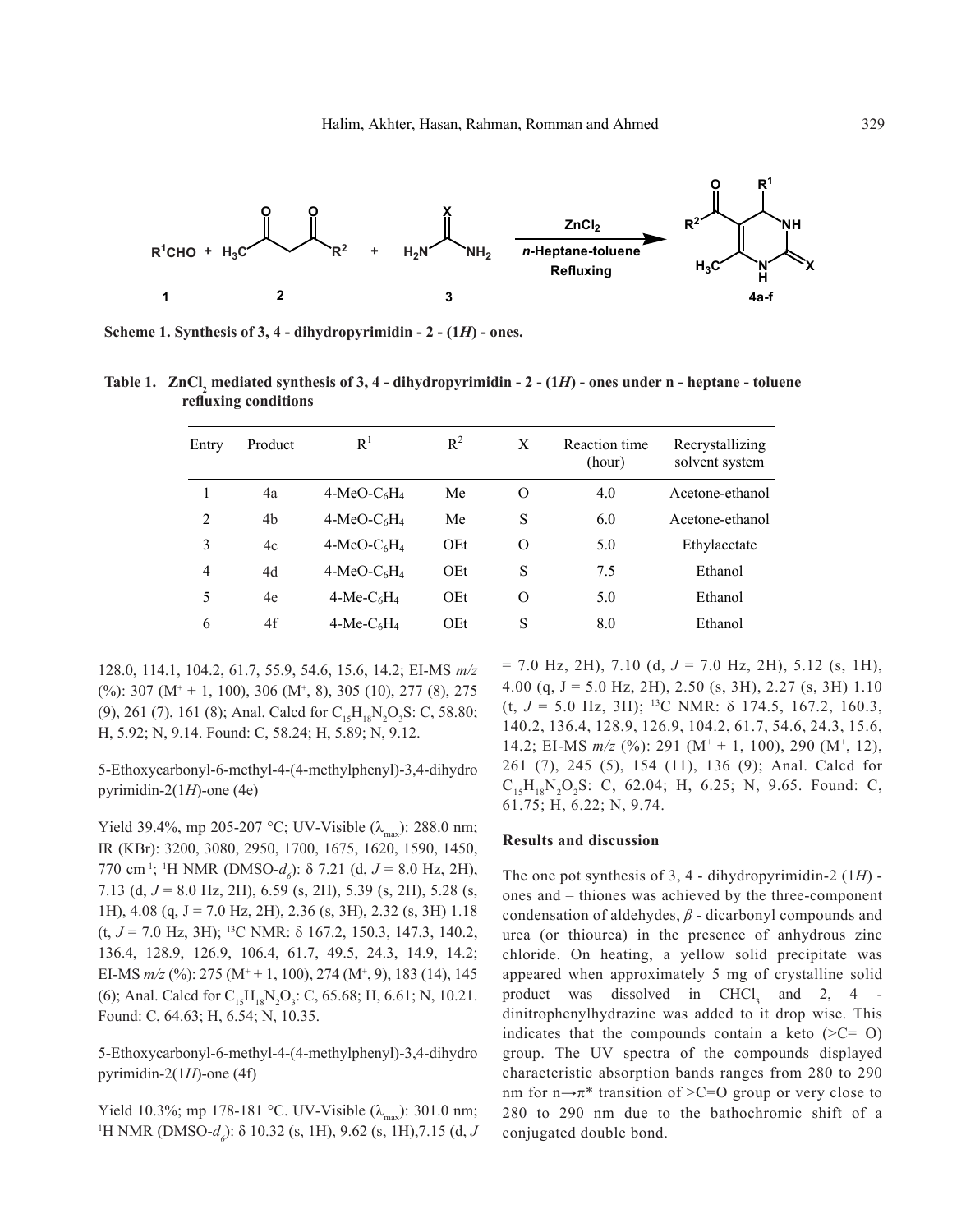The IR spectra of compounds 4a and 4b showed peaks due to  $C=O$  groups close to the lower frequency of keto  $(>=C=O)$ group, indicating the conjugation of keto group to a  $\geq C$  = C  $\lt$ double bond. On the other hand, compounds 4c, 4d, 4e, and 4f exhibited peaks of C=O of ester groups close to the lower frequency value of ester  $(C=O)$  group indicating the conjugation of carbonyl group to a >C=C< double bond.

In the 1 H NMR spectra, three 3H singlets for compounds 4a and 4b and two 3H singlets for compounds 4c, 4d, 4e, and 4f represent three and two distinct  $CH_3$ - groups, respectively. Of these, the resonances due to the  $CH<sub>3</sub>$ -O- of 4a, 4b, 4c, and 4d are most deshielded and the allylic hydrogens are less deshielded. On the contrary, allylic hydrogens of 4e and 4f are most deshielded and  $CH_3$ -attached to the aromatic ring is less deshielded. There are also two resonances for the N-H protons of the amide groups. The N-H conjugated with a C=C bond has a large δ value compared to the other.

In the 13C NMR spectra, the signals at approximately 114 and 128 ppm were very intense due to the presence of aromatic double bond. Signal appears at approximately 196 ppm for the keto group and at 167 ppm due to the presence of C=O of ester group. Based on these results, the most probable structures of the compounds are depicted in Scheme1 and Table I.

### **References**

- Abelman MM, Smith SC and James DR (2003), Cyclic ketones and substituted *α*-keto acids as alternative substrates for novel Biginelli-like scaffold synthesis, *Tetrahedron Lett.* **44:** 4559-4562. DOI: org/ 10. 1016/S0040-4039(03)00985-7
- Adibi H, Samimi KA and Beygzadeh M (2007), Iron (III) trifluoroacetate and trifluoromethanesulfonate: Recyclable Lewis acid catalysts for one-pot synthesis of 3,4-dihydropyrimidinones or their sulfur analogues and 1,4-dihydropyridines via solvent-free Biginelli and Hantzsch condensation protocols, *Catal. Commun.* **8:** 2119-2124.
- Atwal KS, Swason BN, Unger SE, Floyd DM, Moreland S, Hedberg A and O'Reilly BC (1991), Dihydropyrimidine calcium channel blockers. 3:3-Carbamoyl-4-aryl-1,2,3,4-tetrahydro-6-methyl-5 pyrimidinecarboxylic acid esters as orally effective antihypertensive agents, *J. Med. Chem.* **34:** 806-811.
- Brindban A and Jana JU (2000), Indium (III) Chloride-Catalyzed One-Pot Synthesis of Dihydropyrimidinones by a Three-Component Coupling of 1,3-Dicarbonyl Compounds, Aldehydes, and Urea: An Improved Procedure for the Biginelli Reaction, *Org. Chem.* **65:** 6270-6272.
- Byk G, Gettlieb HE, Herscovici J and Mirkin F (2000), New Regioselective Multicomponent Reaction: One Pot Synthesis of Spiro Heterobicyclic Aliphatic Rings, *J. Comb. Chem.* **2:** 732-735.
- Chen WY, Qin SD and Jin JR (2007)  $HBF<sub>4</sub>$ -catalyzed Biginelli reaction: One-pot synthesis of dihydropyrimidin-2(1H)-ones under solvent-free conditions, *Catal. Commun.* **8:** 123-126.
- Clark JH and Macquarrie DJ (1996), Environmentally friendly catalytic methods, *Chem. Soc. Rev.* **25:** 303-310.
- Debache A, Boumoud B, Amimour M, Belfaitah A, Rhouati S and Carboni B (2006) Phenylboronic acid as a mild and efficient catalyst for Biginelli reaction, *Tetrahedron Lett.* **47:** 5697-5699.
- Fu N-Y, Yuan Y-F, Cao Z, Wang S-W, Wang J-T and Peppe C (2002), Indium (III) bromide-catalyzed preparation of dihydropyrimidinones: improved protocol conditions for the Biginelli reaction, *Tetrahedron* **58:** 4801-4807. DOI:org/10.1016/S0040-4020(02)00455-6
- Ghosh R, Maiti S and Chakraborty A (2004), In(OTf)<sub>3</sub>-catalysed one-pot synthesis of 3,4-dihydropyrimidin-2 (lH)-ones, *J. Mol. Catal. A: Chem.* **217:** 47-50.
- Gohain K, Prajapati D and Sandhu JS (2004), A Novel Cu-catalysed Three-component One-pot Synthesis of Dihydro pyrimidin-2(1*H*)-ones Using Microwaves under Solvent-free Conditions, *Synlett.* **2:** 235-238. DOI: 10.1055/s-2003-43374
- Heravi MM, Bakhtiari K and Bamoharram FZ (2006), 12-Molybdophosphoric acid: A recyclable catalyst for the synthesis of Biginelli-type 3,4-dihydropyrimidine-2 (1H)-ones, *Catal. Commun.* **7:** 373-376.
- Hu EH, Sidler DR and Dolling U-H (1998), Unprecedented catalytic three component one-pot condensation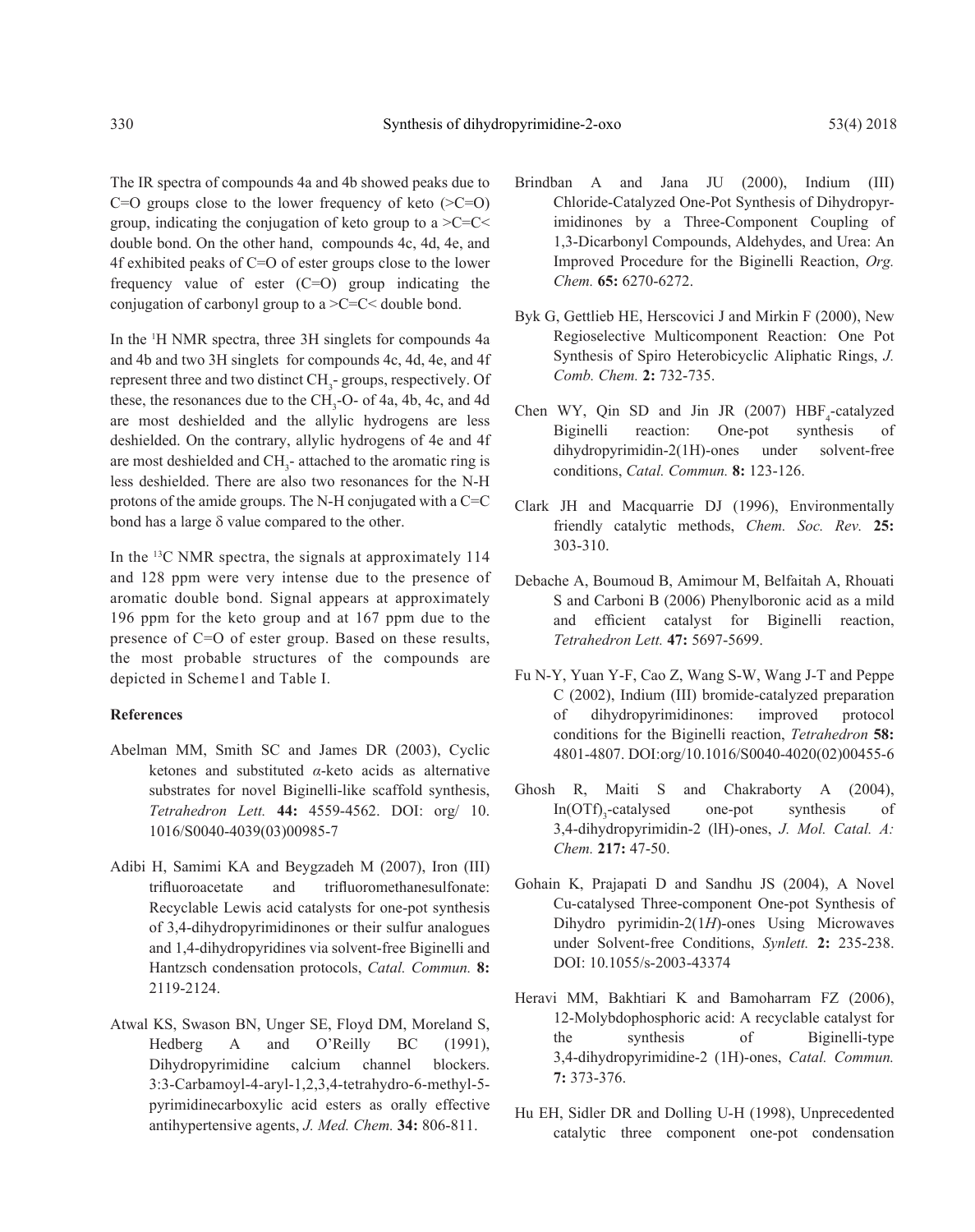reaction: an efficient synthesis of 5-alkoxycarbonyl-4-aryl-3, 4-dihydropyrimidin-2(1*H*)-ones, *J. Org. Chem.* **63:** 3453-3457.

- Huang Y, Yang F and Zhu C (2005), Highly Enantioseletive Biginelli Reaction Using a New Chiral Ytterbium Catalyst: Asymmetric Synthesis of Dihydropyrimidines, *J. Am. Chem. Soc.* **127:** 16386-16387.
- Jiang C and Qi DY (2007), An efficient and solvent-free one-pot synthesis of dihydropyrimidinones under microwave irradiation, *Chin. Chem. Lett.* **18:**  647-650.
- Jin T, Zhang S and Li T (2002), *P*-Toluenesulfonic Acid-Catalyzed Efficient Synthesis Of Dihydropyrimidines: Improved High Yielding Protocol For The Biginelli Reaction, *Synth. Commun.* **32:** 1847-1851.
- Kalita HR and Phukan P (2007), CuI as reusable catalyst for the Biginelli reaction, *Catal. Commun.* **8:** 179-182.
- Kappe CO (1993), 100 years of the biginelli dihydropyrimidine synthesis, *Tetrahedron* **49:** 6937-6963.
- Kappe CO (2000) Recent Advances in the Biginelli Dihydropyrimidine Synthesis. New Tricks from an Old Dog, *Acc. Chem. Res.* 33: 879-888.
- Kappe CO and Stadler A (2004) The Biginelli dihydropyrimidine synthesis *Org. reactions* **63:** 1-116.
- Kumar A and Maurya RA (2007), An efficient bakers' yeast catalyzed synthesis of 3,4-dihydropyrimidin-2-(1*H*)-ones, *Tetrahedron Lett.* **48:** 4569-4571.
- Lecnik O, Schmid MG, Kappe CO and Gubitz G (2001), Chiral separation of pharmacologically active dihydropyrimidinones with carboxymethylβ-cyclodextrin, *Electrophoresis* **22:** 3198-3202.
- Ma Y, Qian CT, Wang LM and Yang M (2000), Lanthanide triflate catalyzed Biginelli reaction. one-pot synthesis of dihydropyrimidinones under solvent-free conditions *J. Org. Chem.* **65:** 3864-3868.
- Maiti G, Kundu P and Guin C (2003), One-pot synthesis of dihydropyrimidinones catalysed by lithium bromide: an improved procedure for the Biginelli reaction, *Tetrahedron lett.* **44:** 2757-2758.
- Maradur SP and Gokavi GS (2007), Heteropoly acid catalyzed synthesis of 3,4-dihydropyrimidin-2 (1*H*) ones, *Catal. Commun.* **8:** 279-284.
- Munoz-Muniz O and Juaristi E (2003), An enantioselective approach to the Biginelli dihydropyrimidinone condensation reaction using  $CeCl<sub>3</sub>$  and In  $Cl<sub>3</sub>$  in the presence of chiral ligands, *Arkivoc* **9:** 16-26.
- Nandurkar NS, Bhanushalia MJ, Bhora MD and Bhanage BM (2007),  $Y(NO<sub>3</sub>)<sub>3</sub>$ .6H<sub>2</sub>O: A novel and reusable catalyst for one pot synthesis of 3,4-dihydropyrimidin-2(1H)-ones under solvent-free conditions, *J. Mol. Catal. A: Chem.* **271:** 14-17. DOI: org/10.1016/j.molcata.2007.02.021
- Paraskar AS, Dewkar GK and Sudalai A (2003),  $Cu(OTf)_{2}$ : a reusable catalyst for high-yield synthesis of 3,4-dihydropyrimidin-2(1*H*)-ones, *Tetraheron Lett.* **44:** 3305-3308.
- Rodríguez-Domínguez JC, Bernardi D and Kirsch G (2007),  $ZrCl<sub>4</sub>$  or  $ZrOCl<sub>2</sub>$  under neat conditions: optimized green alternatives for the Biginelli reaction, *Tetrahedron Lett.* **48:** 5777-5780.
- Rovnyak GC, Atwal KS, Hedberg A, Kimball SD, Moreland S, Gougoutas JZ, O'Reilly BC, Schwartz J and Malley MF (1992), Dihydropyrimidine calcium channel blockers. 4. Basic 3-substituted-4-aryl-1, 4-dihydropyrimidine-5 carboxylic acid esters. Potent antihypertensive agents, *J. Med. Chem.* **35:** 3254-3263. DOI: 10.1021/jm00095a023
- Russowsky D, Lopes FA, da Silva VVS, Canto KFS, Montes D'Oca G and Godoi MN (2004) Multicomponent Biginelli's Synthesis of 3,4-Dihydropyrimidin-2  $(1H)$ -ones Promoted by SnCl<sub>2</sub>.  $2H_2O$ , *J. Braz. Chem. Soc.* **15:** 165-169.
- Salehi P, Dabiri M, Zolfigol MA and Fard MAB (2003), Silica sulfuric acid: an efficient and reusable catalyst for the one-pot synthesis of 3,4-dihydropyrimidin-2(1*H*)-ones, *Tetrahedron Lett.* **44:** 2889-2891.